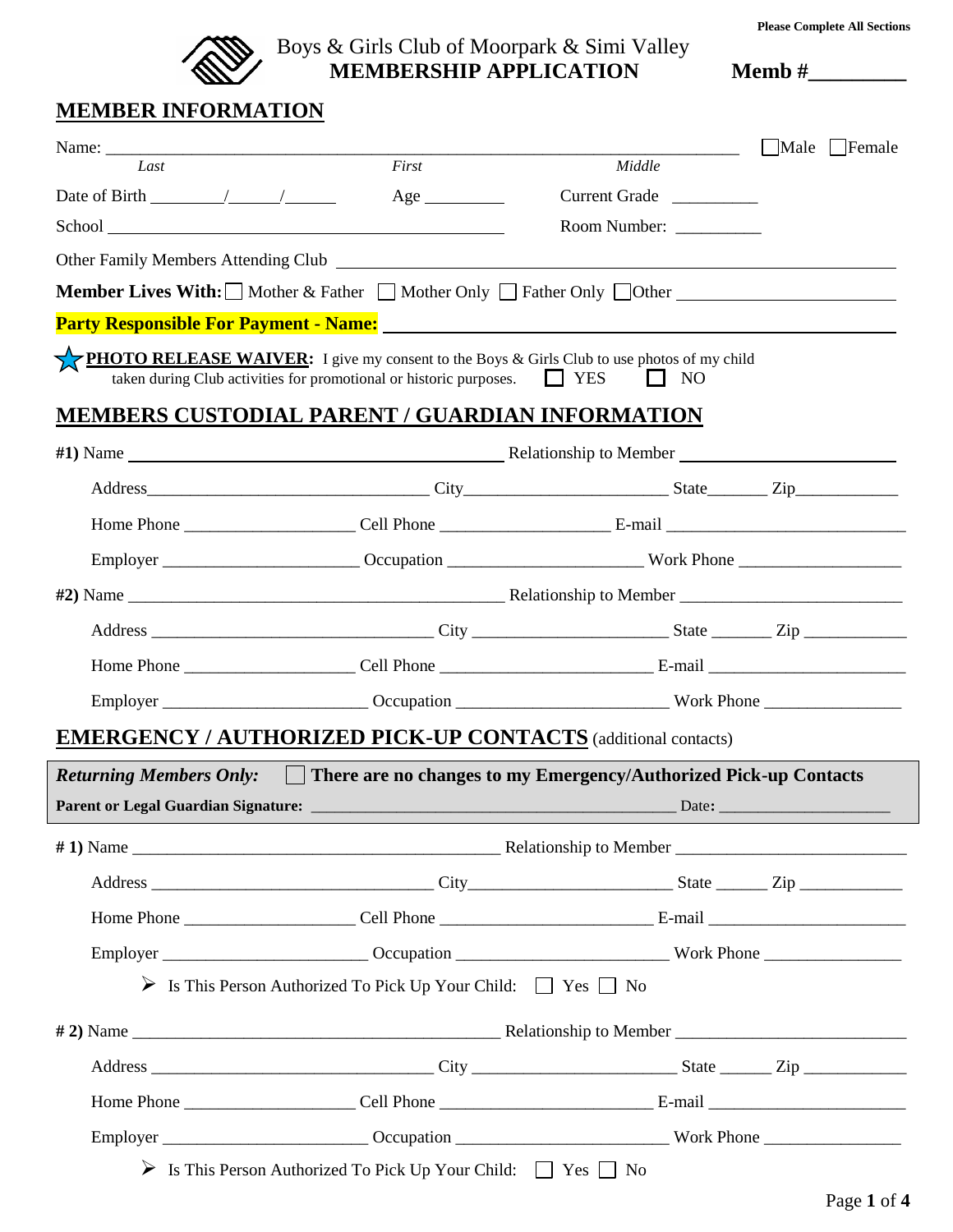Please help us keep our fees low by filling out the information requested below. This information is used solely for statistical purposes when we apply for grant funds. Your personal information will NOT be given to any outside sources. Thank you for helping us help thousands of children in our community each year.

|    | <b>MEMBERS RACE &amp; ETHNICITY</b>         | <b>MUST SELECT</b><br><b>ONE RACE</b> | <b>HISPANIC / LATIN</b><br><b>ETHNICITY</b> |
|----|---------------------------------------------|---------------------------------------|---------------------------------------------|
| 11 | White                                       |                                       |                                             |
| 12 | <b>Black /African American</b>              |                                       |                                             |
| 13 | Asian                                       |                                       |                                             |
| 14 | American Indian / Alaskan Native            |                                       |                                             |
| 15 | Native Hawaiian / Other Pacific Islander    |                                       |                                             |
| 16 | American Indian or Alaskan Native AND White |                                       |                                             |
| 17 | Asian AND White                             |                                       |                                             |
| 18 | <b>Black/African American AND White</b>     |                                       |                                             |
| 19 | American Indian/Alaska Native AND Black     |                                       |                                             |
| 20 | Other:                                      |                                       |                                             |

#### MEMBERS ANNUAL FAMILY INCOME INFORMATION:

|                                                                                                                                        |     |                                  |                                                           | Number of persons supported by income (include yourself): _______________________ Free/Reduced Lunch:   Yes   No |
|----------------------------------------------------------------------------------------------------------------------------------------|-----|----------------------------------|-----------------------------------------------------------|------------------------------------------------------------------------------------------------------------------|
|                                                                                                                                        |     |                                  |                                                           |                                                                                                                  |
| $\sqrt{\$72,301\text{-$}81,350}$ $\sqrt{\$81,351\text{-$}590,350}$ $\sqrt{\$90,351\text{-$}597,600}$ $\sqrt{\$97,601\text{-$}104,850}$ |     |                                  |                                                           |                                                                                                                  |
| $\Box$ \$104,851-\$112,050 $\Box$ \$112,051-\$119,300 $\Box$ \$119,301 and above                                                       |     |                                  |                                                           |                                                                                                                  |
| Military Family? $\Box$ Yes $\Box$ No Lives on Military Base? $\Box$ Yes $\Box$ No Military Branch:                                    |     |                                  |                                                           |                                                                                                                  |
| List all household members names                                                                                                       | Age | Check all that<br>Apply          | Relationship to Head of<br>Household (Spouse, Child, etc) | <b>Annual Income From All Sources</b><br>Check all that Apply                                                    |
| Head of<br>Household                                                                                                                   |     | $\Box$ Disabled<br>$\Box$ Senior | $\Box$ Female<br>$\Box$ Male                              | □ Employed □ Retired □ Unemployed                                                                                |
| Member 2                                                                                                                               |     | $\Box$ Disabled<br>□ Senior      |                                                           | □ Employed □ Retired □ Unemployed                                                                                |
| Member 3                                                                                                                               |     | Disabled<br>Senior               |                                                           | □ Employed □ Retired □ Unemployed                                                                                |
| $M = -1$                                                                                                                               |     | $\Box$ Disabled                  |                                                           | \$                                                                                                               |

| Member 4 | Disabled<br>Senior | $\Box$ Employed $\Box$ Retired $\Box$ Unemployed |
|----------|--------------------|--------------------------------------------------|
| Member 5 | Disabled<br>Senior | □ Employed □ Retired □ Unemployed                |
| Member 6 | Disabled<br>Senior | □ Employed □ Retired □ Unemployed                |
| Member 7 | Disabled<br>Senior | Employed Retired Unemployed                      |
| Member 8 | Disabled<br>Senior | Employed □ Retired □ Unemployed                  |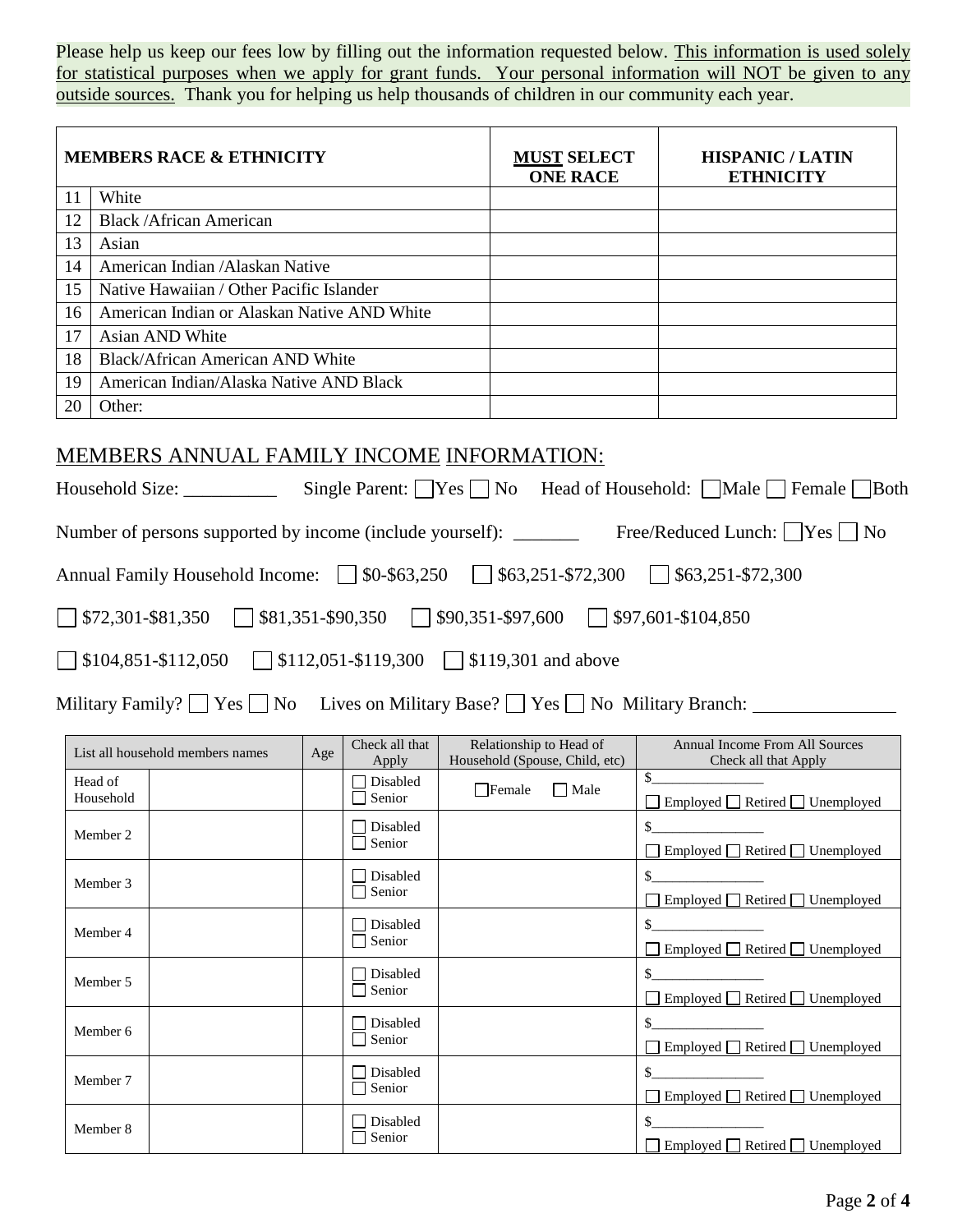#### *If you are not employed, and not earning any income, please complete the following affidavit:*

I, \_\_\_\_\_\_\_\_\_\_\_\_\_\_\_\_\_\_\_\_\_\_\_\_\_\_\_\_\_\_\_\_ am not currently employed in any capacity and do not anticipate the change in my status. (Check all that apply):

- - \_\_\_\_ I am not seeking employment
	- \_\_\_\_ I have not been offered employment
	- \_\_\_\_ I have not recently applied for employment
	- \_\_\_\_ I am not under any affirmative obligation to obtain employment
	- \_\_\_\_ I do not plan to look for employment due to: \_\_\_\_\_\_\_\_\_\_\_\_\_\_\_\_\_\_\_\_\_\_\_\_\_\_\_\_\_\_\_\_\_\_\_\_\_\_\_\_\_\_\_\_\_\_\_\_\_\_\_\_\_\_\_\_\_\_\_\_\_\_\_\_\_\_\_\_\_\_\_\_\_\_\_\_\_

### *Please check one:*

- I am currently receiving unemployment benefits or other benefits related to my non-employment
- \_\_\_\_ I am not currently receiving but do anticipate receiving unemployment benefits or other benefits.
- \_\_\_\_ I am not currently receiving but do not anticipate receiving unemployment benefits or other benefits.

Under penalty of perjury, I certify that the information presented in this affidavit is true and accurate to the best of knowledge. I further understand that providing false representations herein constitutes an act of fraud. False, misleading or incomplete information may result in the termination of my agreement. WARNING: Section 1001 of Title 18 U.S. Code makes it a criminal offense to willfully falsify a material fact or make a false statement in any matter within the jurisdiction of a federal agency.

SIGNATURE \_\_\_\_\_\_\_\_\_\_\_\_\_\_\_\_\_\_\_\_\_\_\_\_\_\_\_\_\_\_\_\_\_\_\_\_\_\_\_\_\_\_\_\_\_\_\_\_\_ DATE \_\_\_\_\_\_\_\_\_\_\_\_\_\_\_\_

# **PERMISSIONS AND AUTHORIZATIONS**

The Boys & Girls Club of Moorpark & Simi Valley provides DROP IN PROGRAMS & ACTIVITIES. I have read the completed application and I understand the rules of the Club. I have explained them to my child and request that my child be admitted into membership. I understand the Club Parent Handbook is available, and that it is my responsibility to read this Parent Handbook, become familiar with its contents, and abide by the program requirements and parent responsibilities outlined in it. **Please initial here \_\_\_\_\_\_\_**

It is expressly understood and agreed that the Boys & Girls Club of Moorpark & Simi Valley shall not be responsible for any bodily injury sustained by my child as a result of participation in Club activities, unless loss or injury results directly from negligence or willful act of any employee of the Boys & Girls Club of Moorpark & Simi Valley while acting within the scope of their employment. **Please initial here \_\_\_\_\_\_\_**